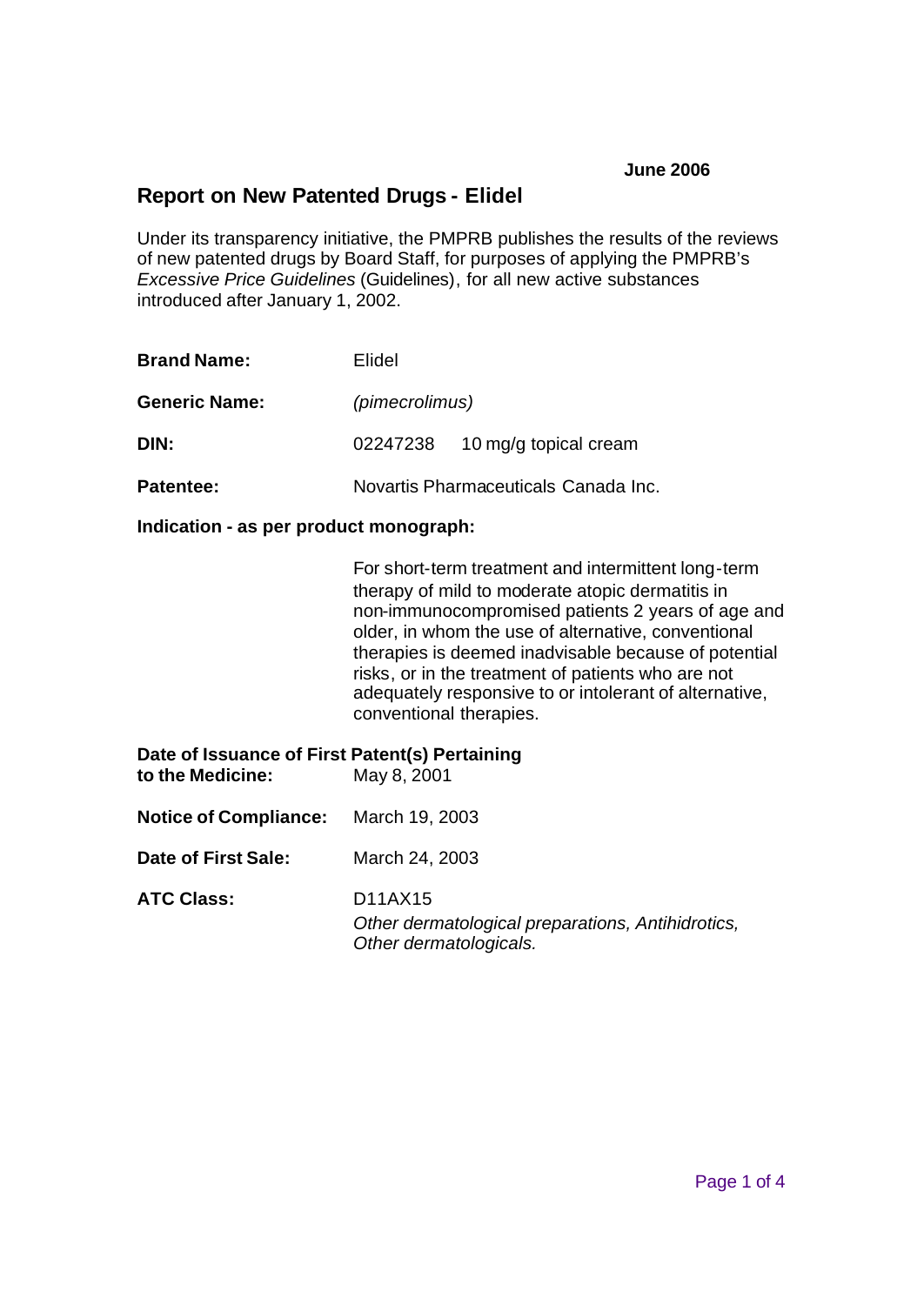### **APPLICATION OF THE GUIDELINES**

#### **Summary**

The introductory price of Elidel was found to be within the Guidelines because the cost of therapy did not exceed the cost of therapy of existing drugs in the therapeutic class comparison and the price did not exceed the range of prices in other comparator countries where Elidel was sold.

#### **Scientific Review**

Elidel is a new active substance and the PMPRB's Human Drug Advisory Panel (HDAP) recommended that Elidel be reviewed as a category 3 new medicine (provides moderate, little or no therapeutic advantage over comparable medicines).

The Therapeutic Class Comparison (TCC) test of the Guidelines provides that the price of a category 3 new drug product cannot exceed the prices of other drugs that treat the same disease or condition. Comparators are generally selected from among existing drug products in the same  $4<sup>th</sup>$  level of the Anatomical Therapeutic Chemical (ATC) System that are clinically equivalent in addressing the approved indication. See the PMPRB's *Compendium of Guidelines, Policies and Procedures* for a more complete description of the Guidelines and the policies on TCCs.

Of the compounds within the same 4<sup>th</sup> level ATC class as Elidel, only Protopic (*tacrolimus*) is both available in Canada and shares the same indication as Elidel. Consequently, the HDAP recommended Protopic as the sole comparator for the purpose of a TCC test for Elidel.

The Guidelines provide that the dosage recommended for comparison purposes will normally not be higher than the maximum of the usual recommended dosage. The recommended comparable dosage regimens for Elidel and Protopic are based on the respective product monographs and supported by clinical literature.

#### **Price Review**

Under the Guidelines, the introductory price of a new category 3 drug product will be presumed to be excessive if it exceeds the price of all of the comparable drug products based on the TCC test, or if it exceeds the prices of the same medicine in the seven countries listed in the *Patented Medicines Regulations*.

As shown in the table below, the price of Elidel was within the Guidelines relative to the TCC test as it did not exceed the cost per day of the comparable medicine.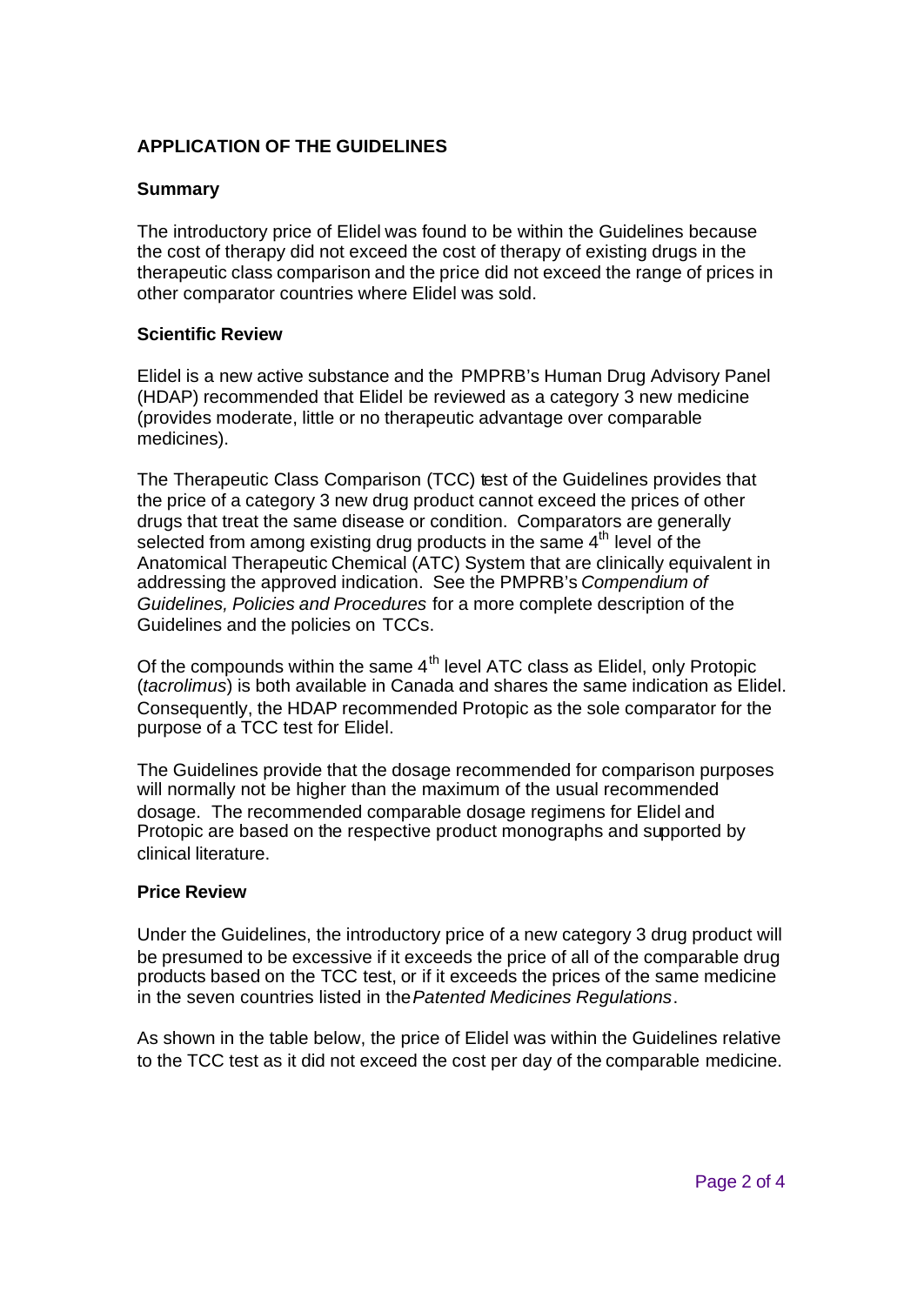| <b>Introductory Period (March to June 2003)</b> |          |                |                     |              |  |  |
|-------------------------------------------------|----------|----------------|---------------------|--------------|--|--|
| Name                                            | Strength | Dosage Regimen | Unit Price          | Cost Per Day |  |  |
| Elidel (cream)                                  | 1%       | 1 gr           | \$1.96 <sup>1</sup> | \$1.96       |  |  |
| Protopic (cream)                                | 0.03%    | 1 gr           | $$2.15^2$           | \$2.15       |  |  |

 $\frac{1}{2}$  Quebec Formulary – October 2003 <sup>2</sup> Ontario Drug Benefit Formulary, January 2003

In 2003, Elidel was being sold in Germany, Sweden, Switzerland,United Kingdom, and the United States. In compliance with the Guidelines, the price in Canada did not exceed the range of prices in those countries; the price in Canada was second highest above the median international price.

*Where comparators and dosage regimens are referred to in the Summary Reports, they have been selected by the PMPRB Staff and the HDAP for the purpose of carrying out the PMPRB's regulatory mandate, which is to review the prices of patented medicines sold in Canada to ensure that such prices are not excessive. The publication of these reports is also part of the PMPRB's commitment to make its price review process more transparent.*

*The information contained in the PMPRB's Summary Reports should not be relied upon for any purpose other than its stated purpose and is not to be interpreted as an endorsement, recommendation or approval of any drug nor is it intended to be relied upon as a substitute for seeking appropriate advice from a qualified health care practitioner.*

# **References – Elidel**

- 1. Cheigh NH. Managing a common disorder in children: Atopic dermatitis. J Pediatr Health Care 2003;17:84-8.
- 2. Eedy DJ. What's new in atopic dermatitis? Br J Dermatol 2001;145:380-4.
- 3. Eichenfield LF, Lucky AW, Boguniewicz M, et al. Safety and efficacy of pimecrolimus (ASM 981) cream 1% in the treatment of mild and moderate atopic dermatitis in children and adolescents. J Am Acad Dermatol 2002;46:495-504.
- 4. Ho VC, Gupta A, Kaufmann R, et al. Safety and efficacy of nonsteroid pimecrolimus cream 1% in the treatment of atopic dermatitis in infants. J Pediatr 2003;142:155-62.
- 5. Kapp A, Papp K, Bingham A, et al. Long-term management of atopic dermatitis in infants with topical pimecrolimus, a nonsteroid antiinflammatory drug. J Allergy Clin Immunol 2002;110:277-84.